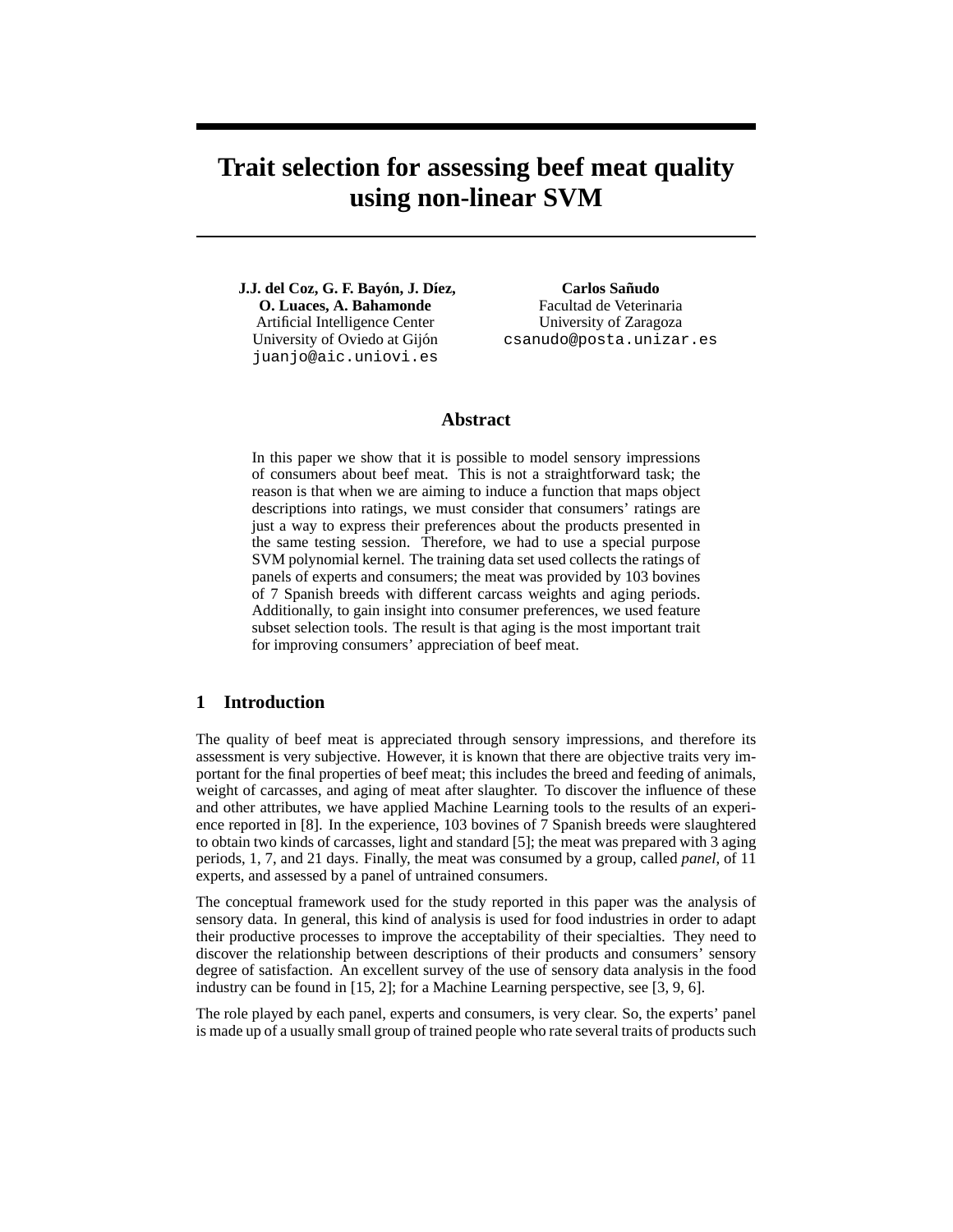as fibrosis, flavor, odor, etc. . . The most essential property of expert panelists, in addition to their discriminatory capacity, is their own coherence, but not necessarily the uniformity of the group. Experts' panel can be viewed as a bundle of sophisticated sensors whose ratings are used to describe each product, in addition to other objective traits. On the other hand, the group of untrained consumers  $(C)$  are asked to rate their degree of acceptance or satisfaction about the tested products on a given scale. Usually, this panel is organized in a set of *testing sessions*, where a group of potential consumers assess some instances from a sample  $E$  of the tested product. Frequently, each consumer only participates in a small number (sometimes only one) of testing sessions, usually in the same day.

In general, the success of sensory analysis relies on the capability to identify, with a precise description, a kind of product that should be reproducible as many times as we need to be tested for as many consumers as possible. Therefore, the study of beef meat sensory quality is very difficult. The main reason is that there are important individual differences in each piece of meat, and the repeatability of tests can be only partially ensured. Notice that from each animal there are only a limited amount of similar pieces of meat, and thus we can only provide pieces of a given breed, weight, and aging period. Additionally, it is worthy noting that the cost of acquisition of this kind of sensory data is very high.

The paper is organized as follows: in the next section we present an approach to deal with testing sessions explicitly. The overall idea is to look for a *preference* or *ranking function* able to reproduce the implicit ordering of products given by consumers instead of trying to predict the exact value of consumer ratings; such function must return higher values to those products with higher ratings. In Section 3 we show how some state of the art FSS methods designed for SVM (Support Vector Machines) with non-linear kernels can be adapted to preference learning. Finally, at the end of the paper, we return to the data set of beef meat to show how it is possible to explain consumer behavior, and to interpret the relevance of meat traits in this context.

## **2 Learning from sensory data**

A straightforward approach to handle sensory data can be based on regression, where sensory descriptions of each object  $x \in E$  are endowed with the degree of satisfaction  $r(x)$ for each consumer (or the average of a group of consumers). However, this approach does not faithfully captures people's preferences [7, 6]: consumers' ratings actually express a relative ordering, so there is a kind of *batch effect* that often biases their ratings. Thus, a product could obtain a higher (lower) rating depending on if it is assessed together with worse (better) products. Therefore, information about batches tested by consumers in each rating session is a very important issue. On the other hand, more traditional approaches, such as testing some statistical hypotheses [16, 15, 2] require all available food products in sample  $E$  to be assessed by the set of consumers  $C$ , a requisite very difficult to fulfill.

In this paper we use an approach to sensory data analysis based on learning *consumers' preferences*, see [11, 14, 1], where training examples are represented by *preference judgments*, i.e. pairs of vectors  $(v, u)$  indicating that, for someone, object v is preferable to object  $u$ . We will show that this approach can induce more useful knowledge than other approaches, like regression based methods. The main reason is due to the fact that preference judgments sets can represent more relevant information to discover consumers' preferences.

#### **2.1 A formal framework to learn consumer preferences**

In order to learn our preference problems, we will try to find a real *ranking function f* that maximizes the probability of having  $f(v) > f(u)$  whenever v is preferable to u [11, 14, 1].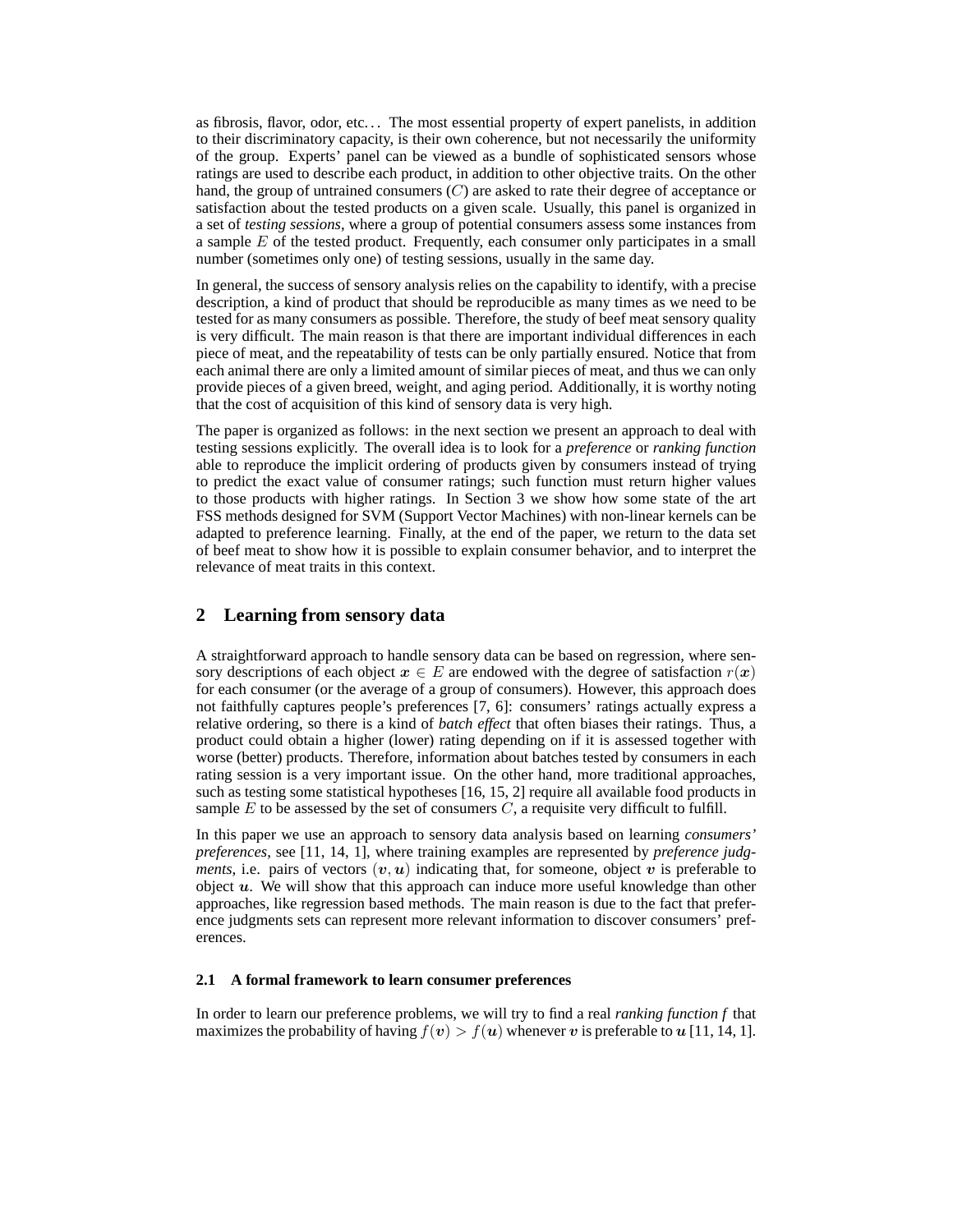Our input data is made up of a set of ratings  $(r_i(\mathbf{x}) : \mathbf{x} \in E_i)$  for  $i \in C$ . To avoid the *batch effect*, we will create a preference judgment set  $PJ = \{v_j > u_j : j = 1, ..., n\}$  suitable for our needs just considering all pairs  $(v, u)$  such that objects v and u were presented in the same session to a given consumer i, and  $r_i(\mathbf{v}) > r_i(\mathbf{u})$ .

Thus, following the approach introduced in [11], we look for a function  $F : \mathbb{R}^d \times \mathbb{R}^d \to \mathbb{R}$ such that

$$
\forall x, y \in \mathbb{R}^d, F(x, y) > 0 \Leftrightarrow F(x, 0) > F(y, 0).
$$
 (1)

Then, the ranking function  $f : \mathbb{R}^d \to \mathbb{R}$  can be simply defined by  $f(x) = F(x, 0)$ .

As we have already constructed a set of preference judgments  $PJ$ , we can specify  $F$  by means of the restrictions

$$
F(\mathbf{v}_j, \mathbf{u}_j) > 0 \text{ and } F(\mathbf{u}_j, \mathbf{v}_j) < 0, \quad \forall j = 1, \dots, n. \tag{2}
$$

Therefore, we have a binary classification problem that can be solved using SVM. We follow the same steps as Herbrich *et al.* in [11], and define a kernel  $K$  as follows

$$
\mathcal{K}(\boldsymbol{x}_1, \boldsymbol{x}_2, \boldsymbol{x}_3, \boldsymbol{x}_4) = k(\boldsymbol{x}_1, \boldsymbol{x}_3) - k(\boldsymbol{x}_1, \boldsymbol{x}_4) - k(\boldsymbol{x}_2, \boldsymbol{x}_3) + k(\boldsymbol{x}_2, \boldsymbol{x}_4)
$$
(3)

where  $k(x, y) = \langle \phi(x), \phi(y) \rangle$  is a kernel function defined as the inner product of two objects represented in the feature space by their  $\phi$  images. In the experiments reported in Section 4, we will employ a polynomial kernel, defining  $k(x, y) = (\langle x, y \rangle + c)^g$ , with  $c = 1$  and  $q = 2$ . Notice that, finally we can express the ranking function f in a non-linear form:

$$
f(\boldsymbol{x}) = \sum_{i=1}^{n} \alpha_i z_i (k(\boldsymbol{x}_i^{(1)}, \boldsymbol{x}) - k(\boldsymbol{x}_i^{(2)}, \boldsymbol{x}))
$$
 (4)

## **3 Feature subset selection methods in a non-linear environment**

When dealing with sensory data, it is important to know not only which classifier is the best and how accurate it is, but also which features are relevant for the tastes of consumers. Producers can focus on these features to improve the quality of the final product. Additionaly, reductions on the number of features often lead to a cheaper data acquisition labour, making these systems suitable for industrial operation [9].

There are many feature subset selection methods applied to SVM classification. If our goal is to find a linear separator, RFE (Recursive Feature Elimination) [10] will be a good choice. It is a ranking method that returns an ordering of the features. RFE iteratively removes the less useful feature. This process is repeated until there are no more features. Thus, we obtain an ordered sequence of features.

Following the main idea of RFE, we have used two methods capable of ordering features in non-linear scenarios. We must also point that, in this case, preference learning data sets are formed by pairs of objects  $(v, u)$ , and each object in the pair has the same set of features. Thus, we must modify the ranking methods so they can deal with the duplicated features.

#### **3.1 Ranking features for non-linear preference learning**

**Method 1.-** This method orders the list of features according to their influence in the variations of the weights. It is a gradient-like method, introduced in [17], and found to be a generalization of RFE to the non-linear case. It removes in each iteration the feature that minimizes the ranking value

$$
R_1(i) = |\nabla_i| |\mathbf{w}|^2| = \left| \sum_{k,j} \alpha_k \alpha_j z_k z_j \frac{\partial K(\mathbf{s} \cdot \mathbf{x}_k, \mathbf{s} \cdot \mathbf{x}_j)}{\partial s_i} \right|, \quad i = 1, \dots, d \quad (5)
$$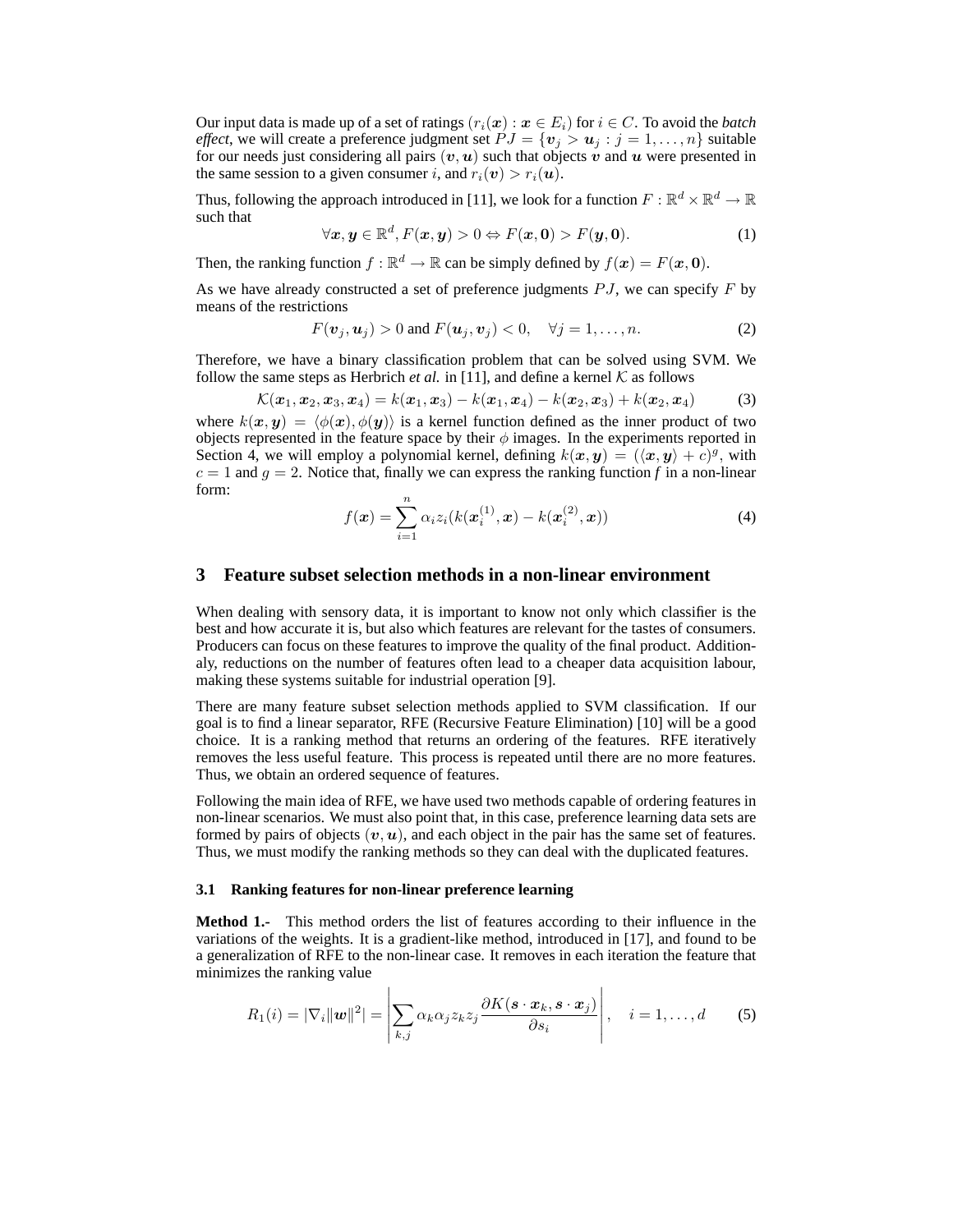where  $s$  is a scaling factor used to simplify the computation of partial derivatives. Due to the fact that we are working on a preference learning problem, we need 4 copies of the scaling factor. In this formula, for a polynomial kernel  $k(x, y) = (\langle x, y \rangle + c)^g$  and a vector s such that  $\forall i, s_i = 1$  we have that

$$
\frac{\partial k(\mathbf{s} \cdot \mathbf{x}, \mathbf{s} \cdot \mathbf{y})}{\partial s_i} = 2g(x_i y_i)(c + \langle \mathbf{x}, \mathbf{y} \rangle)^{g-1}.
$$
 (6)

**Method 2.-** This method, introduced in [4], works in an iterative way; removing each time the feature which minimizes the loss of predictive performance. When using this method for preference learning with the kernel of equation (3) the ranking criterion can be expressed as

$$
R_2(i) = \left(\sum_k z_k \cdot \sum_j \alpha_j z_j \mathcal{K}(\boldsymbol{x}_j^{(1),i}, \boldsymbol{x}_j^{(2),i}, \boldsymbol{x}_k^{(1),i}, \boldsymbol{x}_k^{(2),i})\right) \tag{7}
$$

where  $x^i$  denotes a vector describing an object where the value for the *i*-th feature was replaced by its mean value. Notice that a higher value of  $R_2(i)$ , that is, a higher accuracy on the training set when replacing feature  $i$ -th, means a lower relevance of that feature. Therefore, we will remove the feature yielding the highest ranking value, as opposite to the ranking method described previously.

#### **3.2 Model selection on an ordered sequence of feature subsets**

Once we have an ordering of the features, we must select the subset  $\mathcal{F}_i$  which maximizes the generalization performance of the system. The most common choice for a model selection method is cross-validation (CV), but its efficiency and high variance [1] lead us to try another kind of methods. We have used ADJ (ADJusted distance estimate)[19]. This is a metric-based method that selects one from a nested sequence of complexity-increasing models. We construct a sequence of subsets  $\mathcal{F}_1 \subset \mathcal{F}_2 \subset \ldots \subset \mathcal{F}_d$ , where  $\mathcal{F}_i$  represents the subset containing only the  $i$  most relevant features. Then we can create a nested sequence of models  $f_i$ , each one of these induced by SVM from the corresponding  $\mathcal{F}_i$ .

The key idea is the definition of a metric on the space of hypothesis. Thus, given two different hypothesis  $f$  and  $g$ , their distance is calculated as the expected disagreement in their predictions. Given that these distances can only be approximated, ADJ establish a method to compute  $\hat{d}(q, t)$ , an adjusted distance estimate between any hypothesis f and the *true* target classification function t. Therefore, the selected hypothesis is

$$
f_k = \underset{f_l}{\arg \min} \hat{d}(f_l, t). \tag{8}
$$

The estimation of distance,  $\hat{d}$ , is computed by means of the expected disagreement in the predictions in a couple of sets: the training set  $T$ , and a set  $U$  of unlabeled examples, that is, a set of cases sampled from the same distribution of T but for which the pretended *correct* output is not given. The ADJ estimation is given by

$$
ADJ(f_l, t) \stackrel{\text{def}}{=} d_T(f_l, t) \cdot \max_{k < l} \frac{d_U(f_k, f_l)}{d_T(f_k, f_l)}\tag{9}
$$

where, for a given subset of examples  $S, d_S(f, q)$  is the expected disagreement of hypothesis  $f$  and  $g$  in  $S$ . To avoid the impossibility of using the previous equation when there are zero disagreements in  $T$  for two hypotheses we use the Laplace correction to the probability estimation; thus,

$$
d_S(f,g) \stackrel{\text{def}}{=} \frac{1}{|S|+2} \left(1 + \sum_{x \in S} 1_{f(x) \neq g(x)}\right) \tag{10}
$$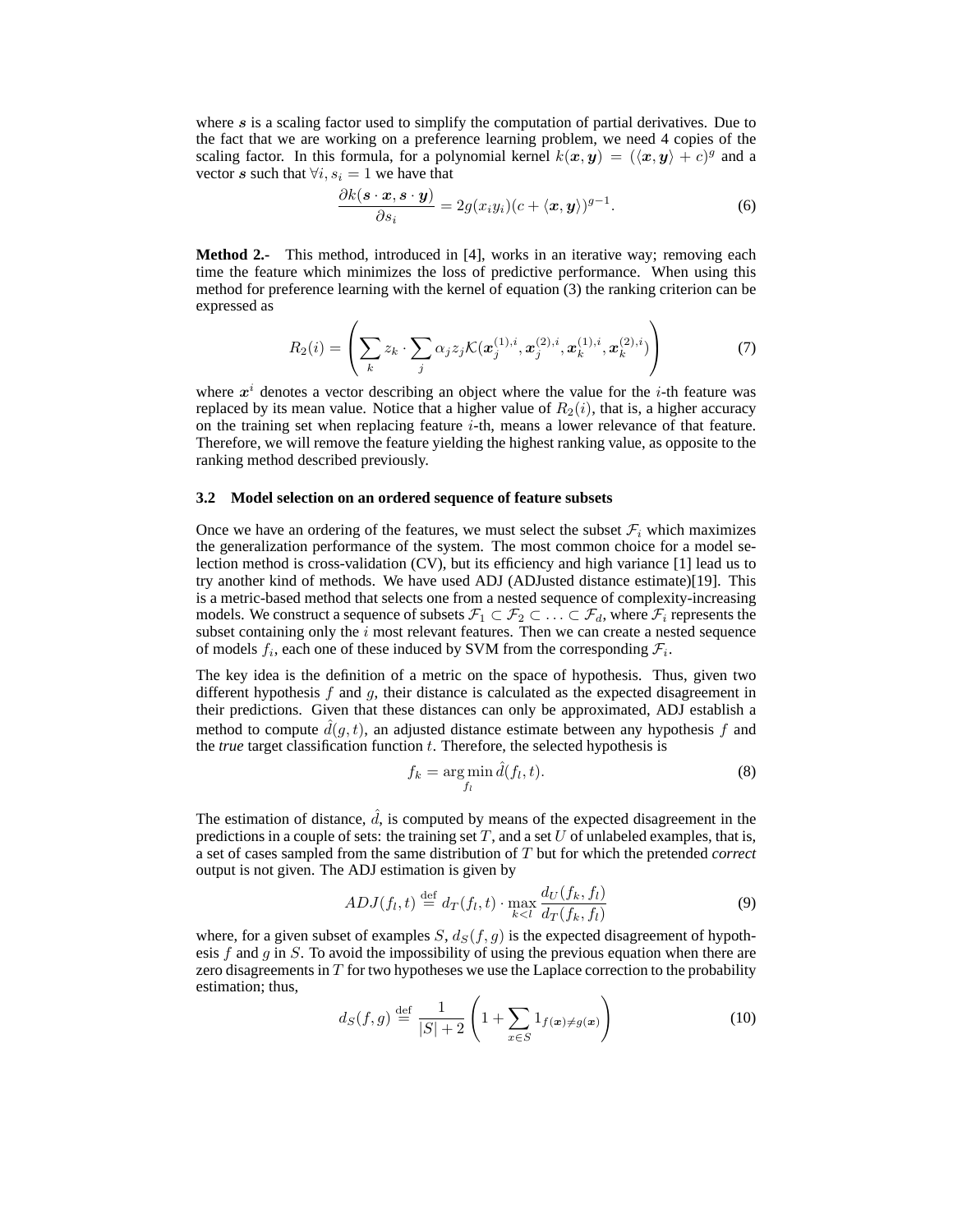In general, it is not straightforward to obtain a set of unlabeled examples. However, for learning preferences, we can easily build the set of unlabeled examples from a set of preference judgments formed by pairs of real objects randomly selected from the original preference judgment pairs.

#### **3.3 Summarizing the data: dealing with redundancy**

As we have previously pointed out, sensory data include ratings of experts for different characteristics of the products, as well as physical and chemical features directly measured on them. It is not infrequent to find out that some of these features are highly correlated; some experts may have similar opinions about a certain feature, and similarities among several chemical and physical features may be possible as well. In order to take advantage of these peculiarity, we have developed a simple redundancy filter, RF. It is meant to be applied before any feature subset selection method, allowing us to discover intrinsic redundancies in the data and to reduce the number of features used.

RF is an iterative process where each step gives rise to a new description of the original data set. The two most *similar* features are replaced by a new one whose values are computed as the average of them. Considering two given features  $a_i$  and  $a_j$  as (column) vectors whose dimension is the number of examples in the data set, the similarity can be estimated by means of their cosine, that is,

$$
\text{similarity}(\boldsymbol{a}_i, \boldsymbol{a}_j) = \frac{\langle \boldsymbol{a}_i, \boldsymbol{a}_j \rangle}{\|\boldsymbol{a}_i\| \cdot \|\boldsymbol{a}_j\|} \tag{11}
$$

Applying this method we obtain a sequence of different descriptions of the original data set, each one with one feature less than the previous. To select an adequate description in terms of prediction accuracy, we use again ADJ. The selected description can be considered a summarized version of the original data set to be processed by the feature subset selection methods previously described.

## **4 Experimental results**

In this section we show the experimental results obtained when we applied the tools described in previous sections to the beef meat data base [8]. Each piece of meat was described by 147 attributes: weight of the animal, breed (7 boolean attributes), aging, 6 physical attributes describing its texture and 12 sensory traits rated by 11 different experts (132 ratings). The meat comes from 103 bovines of 7 Spanish breeds (from 13 to 16 animals of each breed); animals were slaughtered in order to obtain 54 light and 49 standard carcasses, uniformly distributed across breeds. In each rating session, 4 or 5 pieces of meat were tested and a group of consumers were asked to rate only three different aspects: tenderness, flavor and acceptance. These three data sets have over 2420 preference judgments. All the results shown in this section have been obtained by a 10-fold cross-validation.

#### **4.1 Preference learning vs. regression**

First, we performed a comparison between preference learning and regression methods. We have experimented with a simple linear regression and with a well reputed regression algorithm: Cubist, a commercial product from RuleQuest Research. To interpret regression results we used the relative mean absolute deviation (Rmad), which is the quotient between the mean absolute distance of the function learned by the regression method and the mean absolute distance of the constant predictor that returns the mean value in all cases.

On the other hand, we can obtain some preference judgments from the ratings of the sessions comparing the rating of each product with the rest, one by one, and constructing the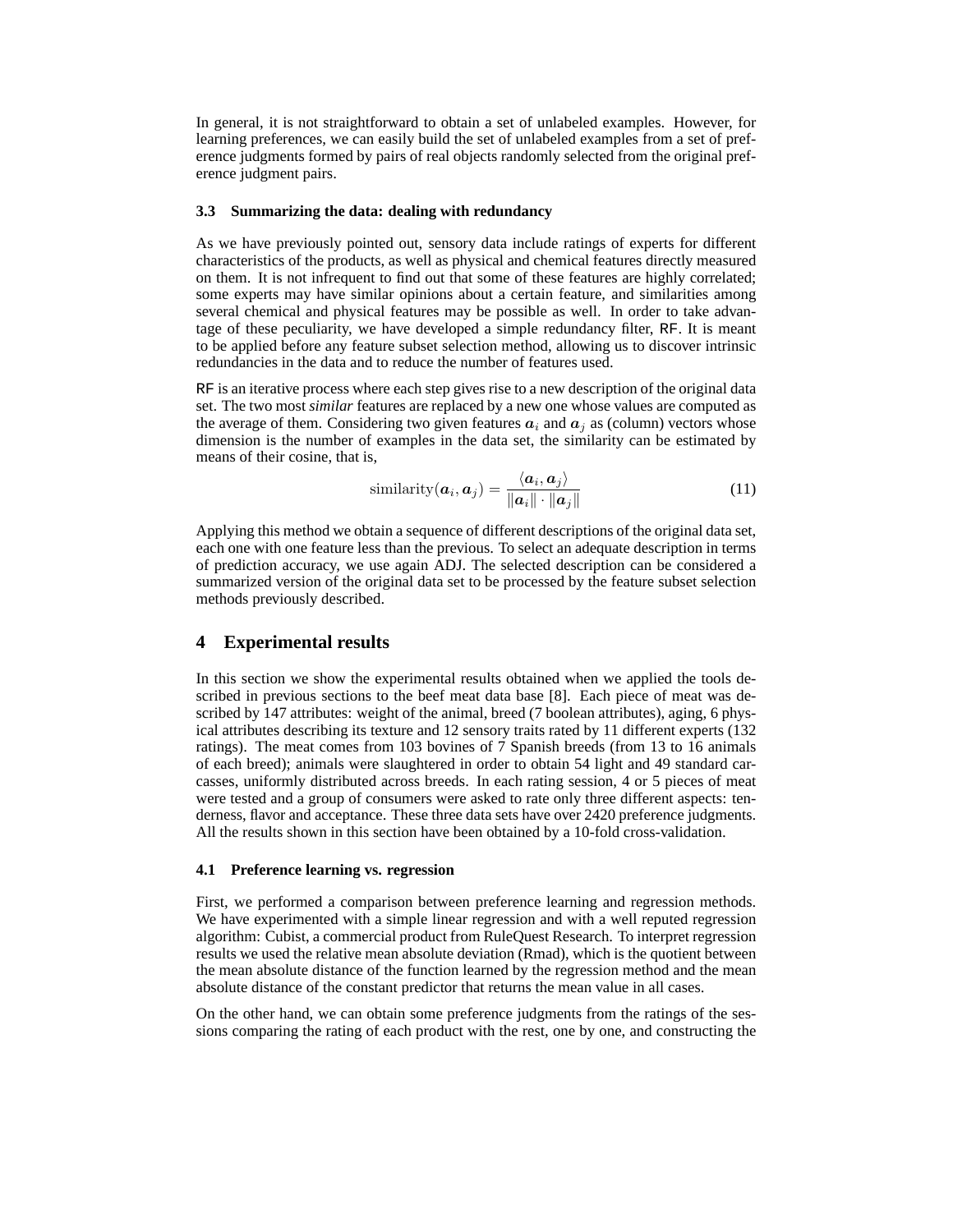|            | Regression |        | Preferences |        |                  |                |
|------------|------------|--------|-------------|--------|------------------|----------------|
|            | Linear     | Cubist | Linear      | Cubist | SVM <sub>l</sub> | $\text{SVM}_p$ |
|            | Rmad       | Rmad   | Error       | Error  | Error            | Error          |
| tenderness | 96.3%      | 97.8%  | 41.5%       | 43.1%  | 29.6%            | 19.4%          |
| flavor     | 99.3%      | 103.4% | 43.8%       | 46.5%  | 32.7%            | 23.8%          |
| acceptance | 94.0%      | 97.2%  | 38.4%       | 40.2%  | 31.9%            | 22.1%          |
| Avg.       | 96.5%      | 99.5%  | 41.2%       | 43.3%  | 31.4%            | 21.8%          |

Table 1: Regression and preference learning scores on beef meat data sets.

corresponding pair. To learn from preference judgment data sets we used  $SVM<sup>light</sup>$  [13] with linear and polynomial kernels. In this case, the errors have a straightforward meaning as misclassifications; so in order to allow a fair comparison between regression and preference learning approaches, we also tested regression models on preference judgments test sets, calculating their misclassifications. The scores achieved on the three data sets described previously, are shown in Table 1.

We can observe that regression methods are unable to learn any useful knowledge: their relative mean absolute deviation (Rmad) is near 100% in all cases, that is, regression models usually perform equal than the constant predictor forecasting the mean value. From a practical point of view, these results mean that raw consumers' ratings can not be used to measure the overall sensory opinions. Even when these regression models are tested on preference judgment sets the percentage of misclassifications is over 40%, clearly higher than those obtained when using the preference learning approach. SVM-based methods can reduce these errors down to an average near 30% with a linear kernel  $(SVM<sub>l</sub>)$ , and near 20% if the kernel is a polynomial of degree 2 ( $SVM<sub>n</sub>$ ). This improvement shows that non-linear kernels can explain consumers preferences better.

## **4.2 Feature selection**

We used the FSS tools to gain insight into consumer preferences. For the sake of simplicity, in what follows  $FSS<sub>1</sub>$  and  $FSS<sub>2</sub>$  will denote the feature subset selectors that use ranking *Method 1* and *Method 2* respectively. The learner used in these experiments was  $SVM_p$ because it was the most accurate in previous tests (see Table 1). Given the size of the three data sets it is almost impractical to use  $FSS<sub>1</sub>$  and  $FSS<sub>2</sub>$  due to its computational cost, unless a previous reduction in the number of features can be achieved; therefore, in both cases we used RF as a previous filter. Additionally, to improve the overall speed, features were removed in chunks of five. In all cases we used ADJ to choose among the subsets of features. We can see in Table 2 that  $FSS<sub>1</sub>$ ,  $FSS<sub>2</sub>$ , and RF considerably reduce the number of features at the expense of accuracy: it slightly decreases when we use the RF filter with respect to the accuracy obtained on the original data set by  $SVM_p$ ; it also decreases when using  $FSS_1$  and  $FSS_2$  after RF.

The most useful result obtained from feature selection is the ranking list of traits. We concentrate our study in tenderness and acceptance categories because they are more interesting from the point of view of beef meat producers. So, in acceptance data set, the three most useful traits are: aging, breed and fibrosis. Some research works in the beef meat field corroborate the importance of these characteristics [18, 12]. Specially, aging is crucial to improve consumer acceptance. On the other hand, fibrosis is closely related with tenderness: the less fibrosis, the more tenderness. Usually many consumers identify tenderness with acceptance, in the sense that a higher tenderness yields to a higher acceptance; then, fibrosis and acceptance are inversely related. With respect to the breed trait, two of the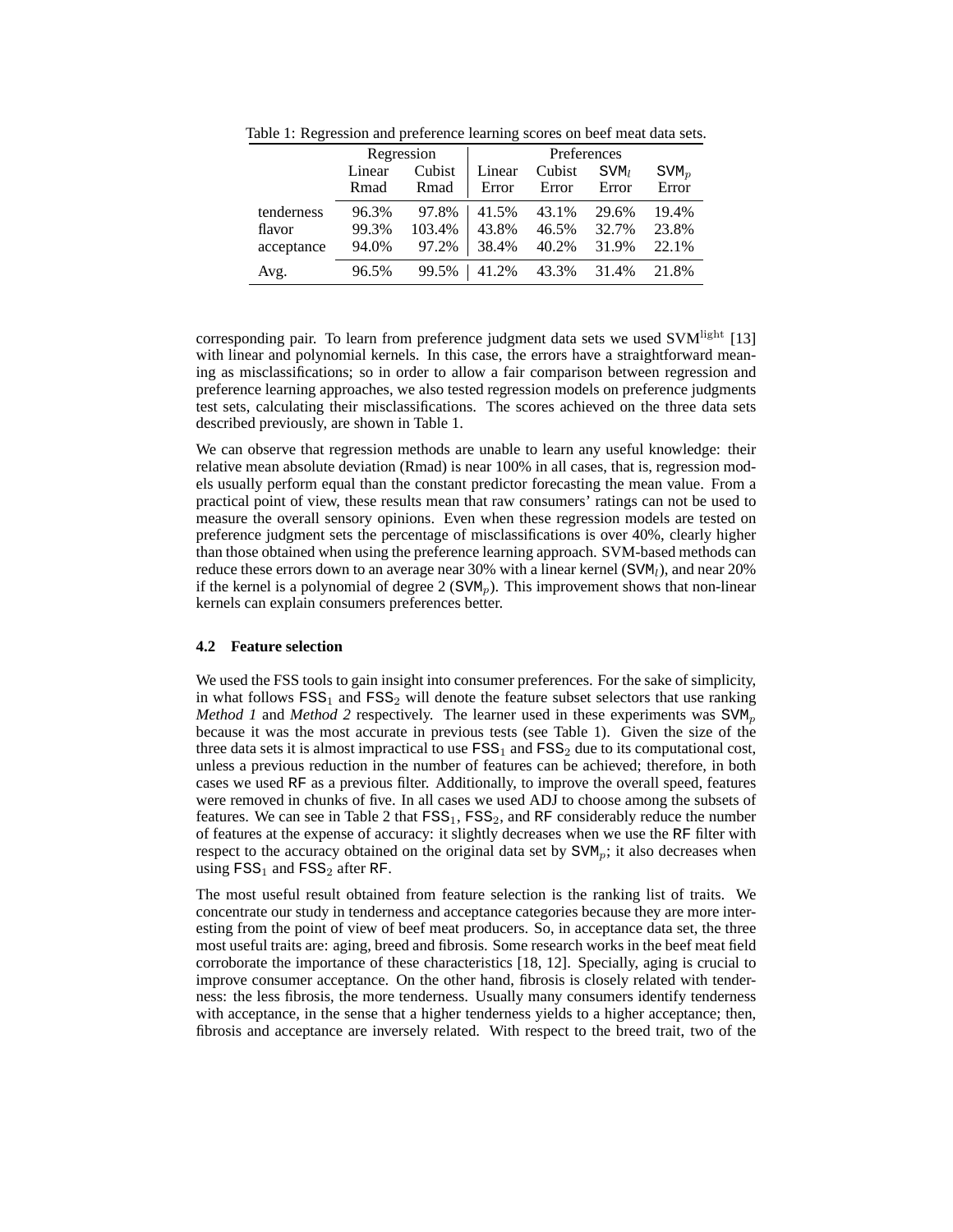|            | RF.   |       | $RF+FSS_1$ |       | $RF+FSS2$ |       |
|------------|-------|-------|------------|-------|-----------|-------|
|            | Error | #Att. | Error      | #Att. | Error     | #Att. |
| tenderness | 20.0% | 50.0  | 21.8%      | 27.0  | 21.3%     | 37.5  |
| flavor     | 25.0% | 65.0  | 26.5%      | 33.5  | 26.1%     | 29.0  |
| acceptance | 24.7% | 39.5  | 24.8%      | 30.0  | 25.3%     | 26.7  |
| Avg.       | 23.2% | 51.5  | 24.4%      | 30.2  | 24.2%     | 31.1  |

Table 2: Percentage of misclassifications and the number of selected features when polynomial kernel ( $\text{SVM}_n$ ) and FSS methods are used. The three original data sets have 147 features.

seven possible values, *retinta* and *asturiana* breeds [8], have more influence than others in the preference function that describes consumer acceptance; for example, meat from *retinta* animals seems to be the most appreciated by consumers.

In tenderness data set, the most useful attributes are: aging, fibrosis, residue and odor intensity. Aging and fibrosis appear again, showing the relationship between acceptance and tenderness. Residue depends on fibrosis, so it is not a surprise to find it in the list. Apparently, odor intensity is not so related to tenderness, but it is closely related to aging.

## **5 Conclusions**

We have shown that an approach based on nonlinear SVMs can be useful to model consumer preferences about beef meat. The polynomial model obtained and the FSS tools used allow us to emphasize the relevance of meat traits previously described in the literature of the field. However, the novelty of our approach is that we can algorithmically deduce the expressions of relevance.

The sensory data base available probably tries to cover too many aspects of beef meat affecting to its sensory quality. Therefore, it is not possible to obtain more detailed conclusions from the polynomial model. Nevertheless, the experience reported in this paper can be very useful for the design of future experiments involving specific traits of beef meat quality.

#### **Acknowledgements**

The research reported in this paper has been supported in part under Spanish Ministerio de Ciencia y Tecnología (MCyT) and Feder grant TIC2001-3579.

### **References**

- [1] A. Bahamonde, G. F. Bayón, J. Díez, J. R. Quevedo, O. Luaces, J. J. del Coz, J. Alonso, and F. Goyache. Feature subset selection for learning preferences: A case study. In *Proceedings of the International Conference on Machine Learning*, Banff, Alberta (Canada), July 2004. Morgan Kaufmann.
- [2] D. Buck, I. Wakeling, K. Greenhoff, and A. Hasted. Predicting paired preferences from sensory data. *Food quality and preference*, 12:481–487, 2001.
- [3] D. Corney. Designing food with bayesian belief networks. In *Proceedings of the International Conference on Adaptive Computing in engineering Design and Manufacture*, pages 83–94, 2002.
- [4] S. Degroeve, B. De Baets, Y. Van de Peer, and P. Rouze. Feature subset selection for splice site ´ prediction. *Bioinformatics*, 18(2):75–83, 2002.